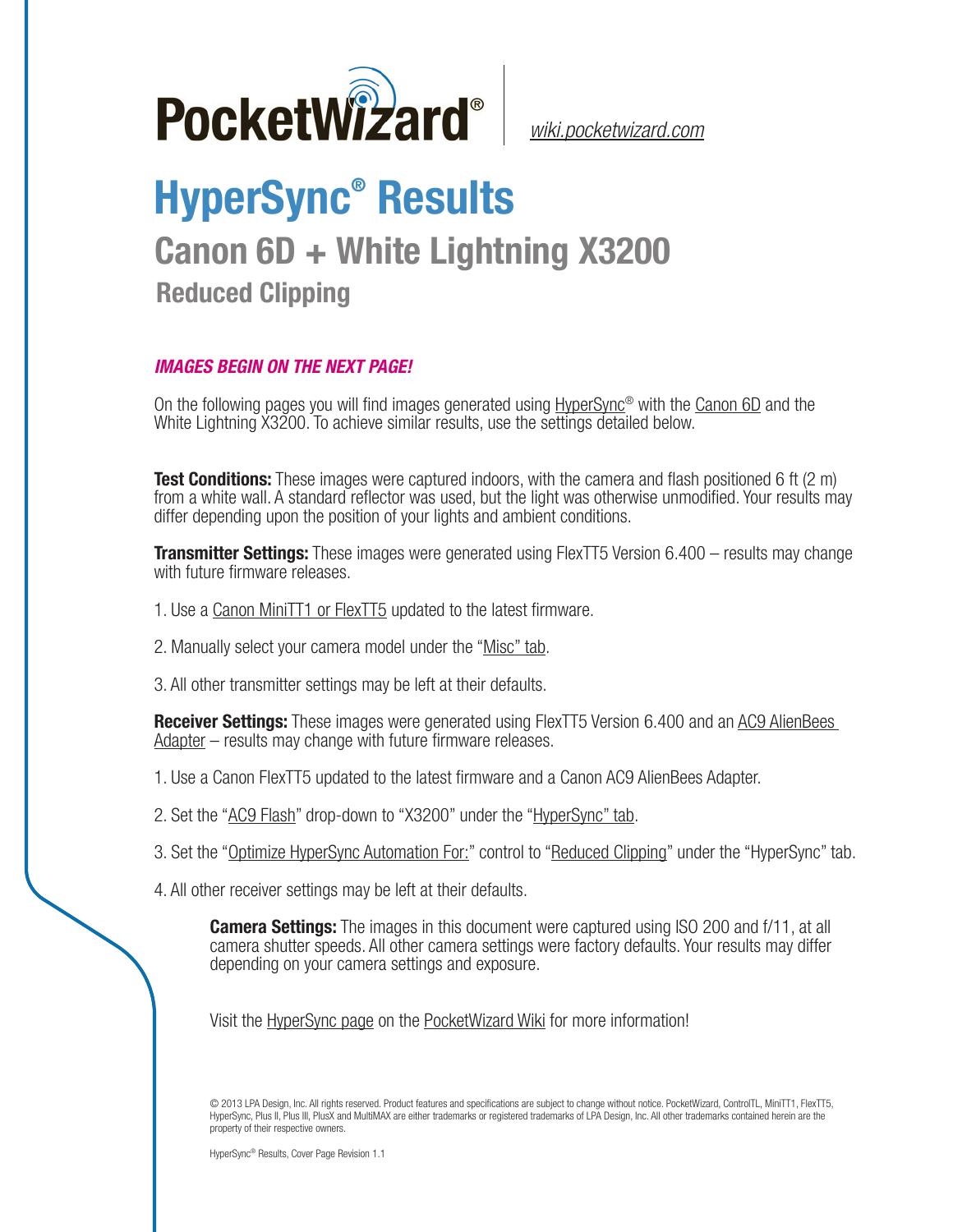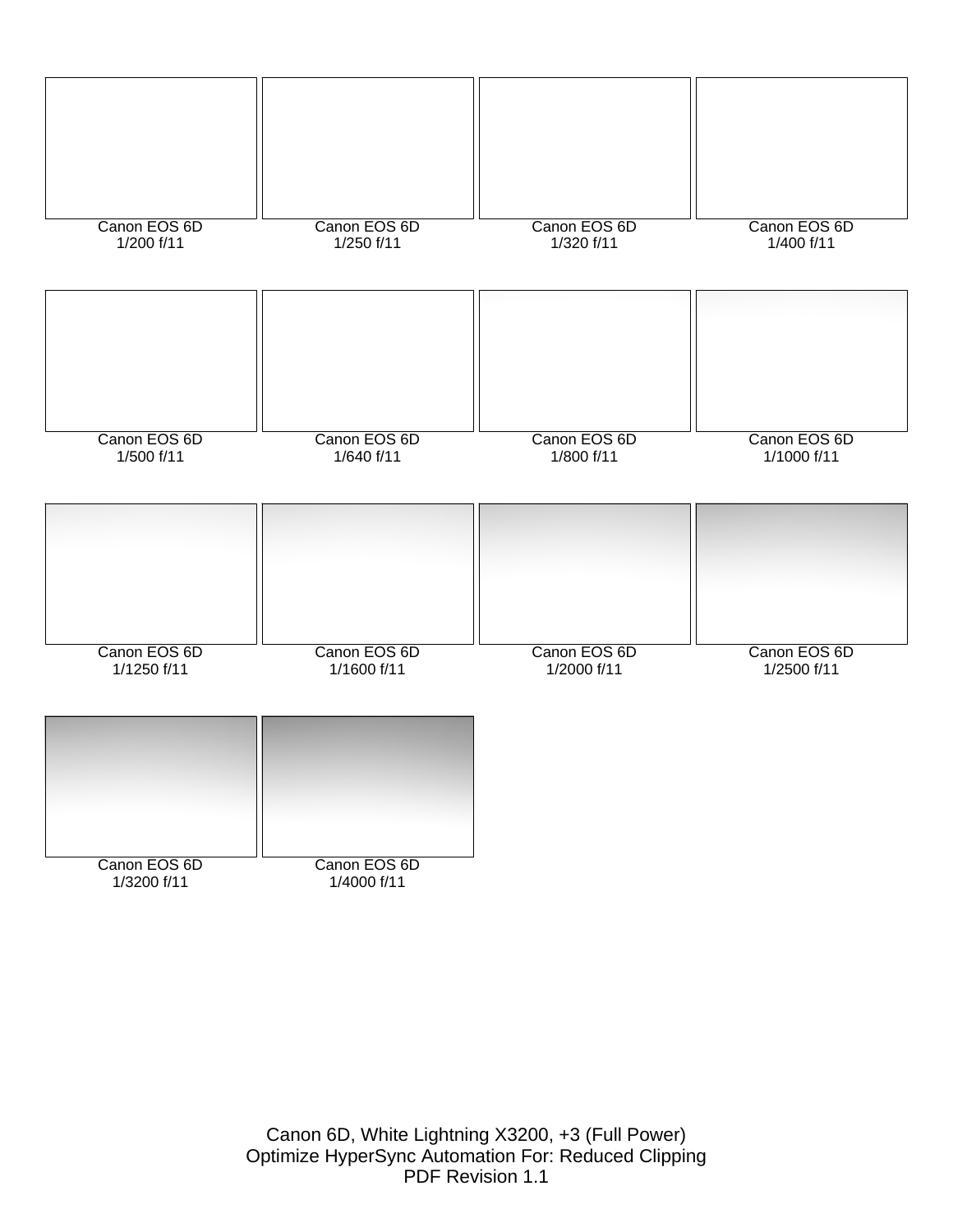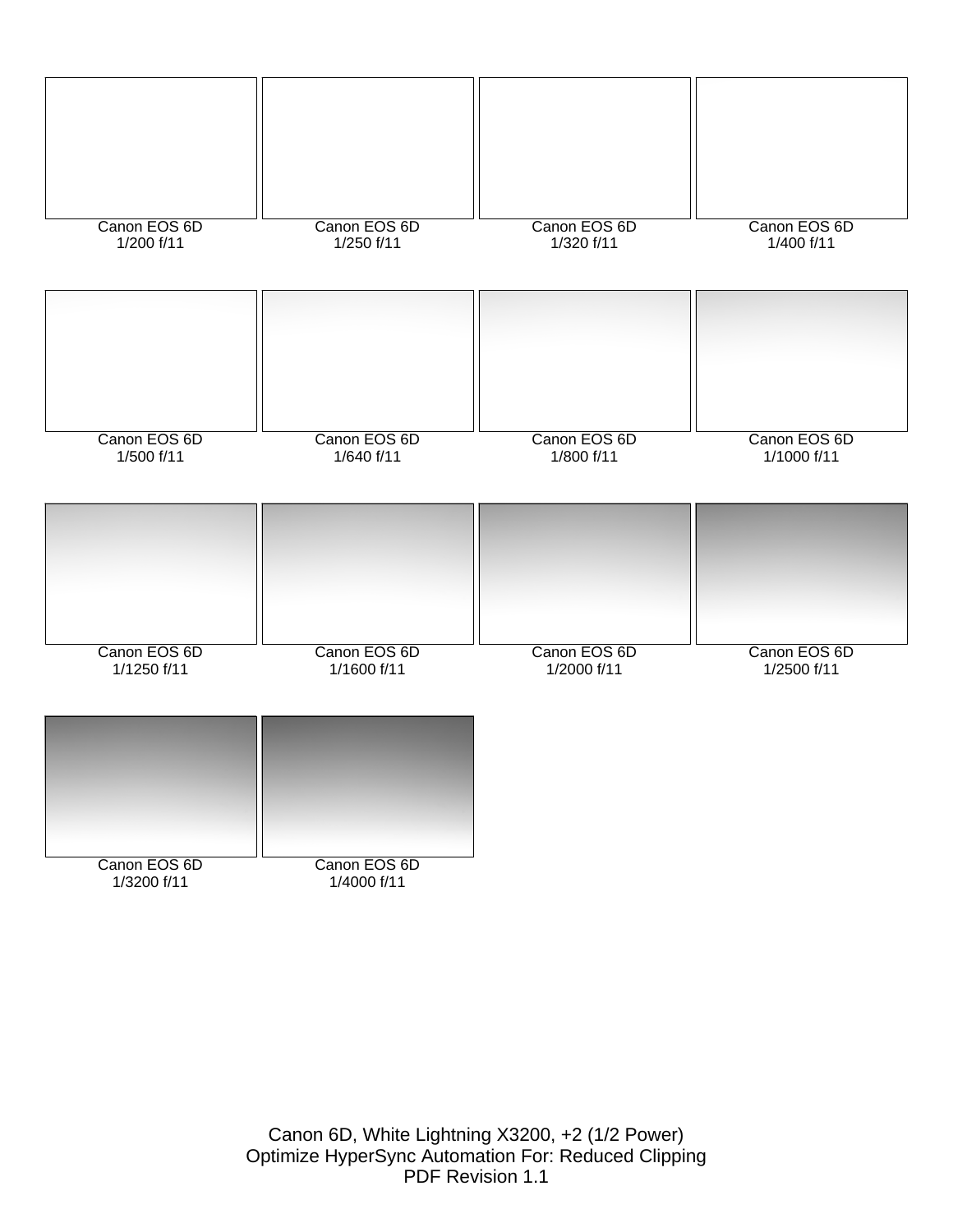

Canon 6D, White Lightning X3200, +1 (1/4 Power) Optimize HyperSync Automation For: Reduced Clipping PDF Revision 1.1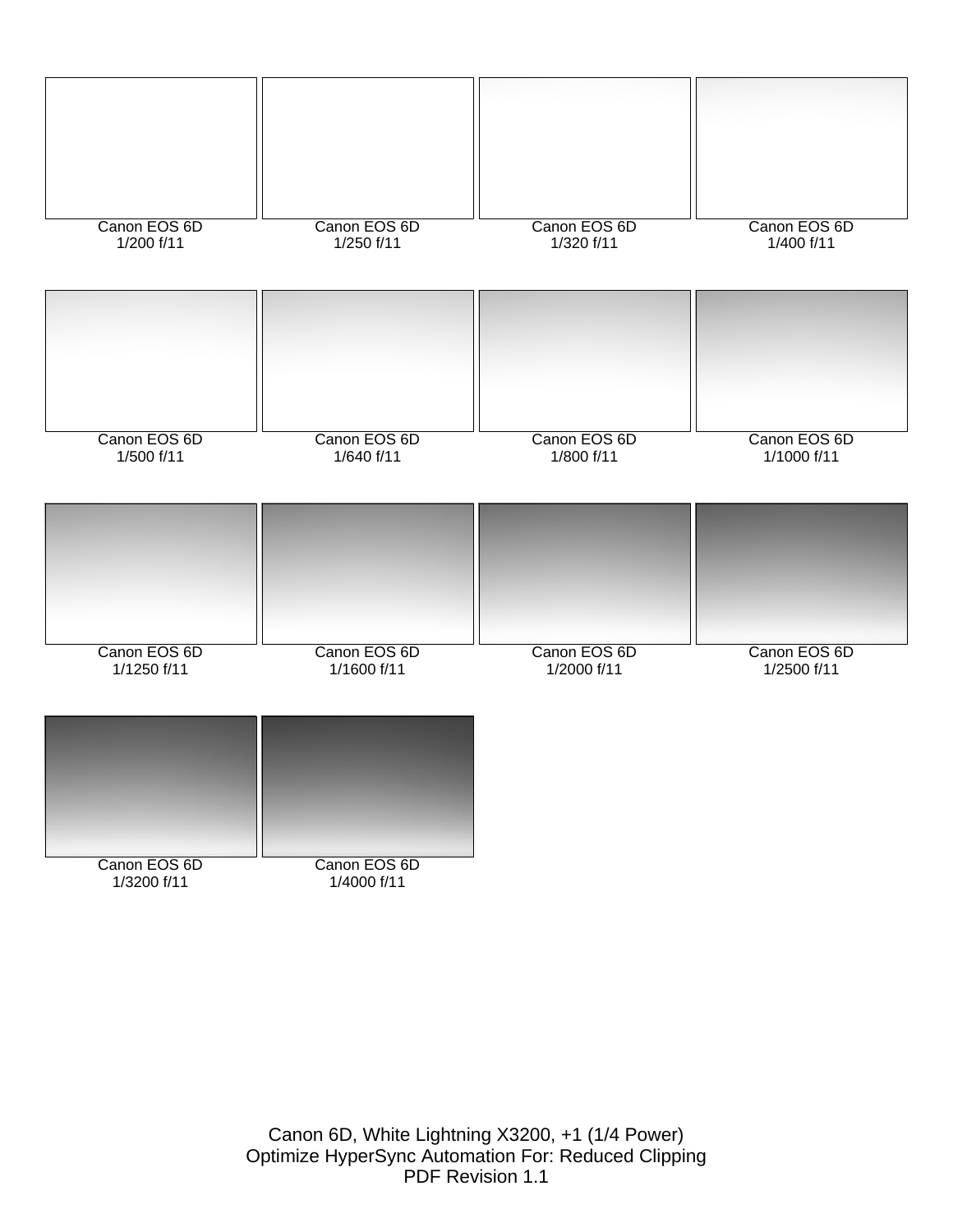

Canon 6D, White Lightning X3200, +0 (1/8 Power) Optimize HyperSync Automation For: Reduced Clipping PDF Revision 1.1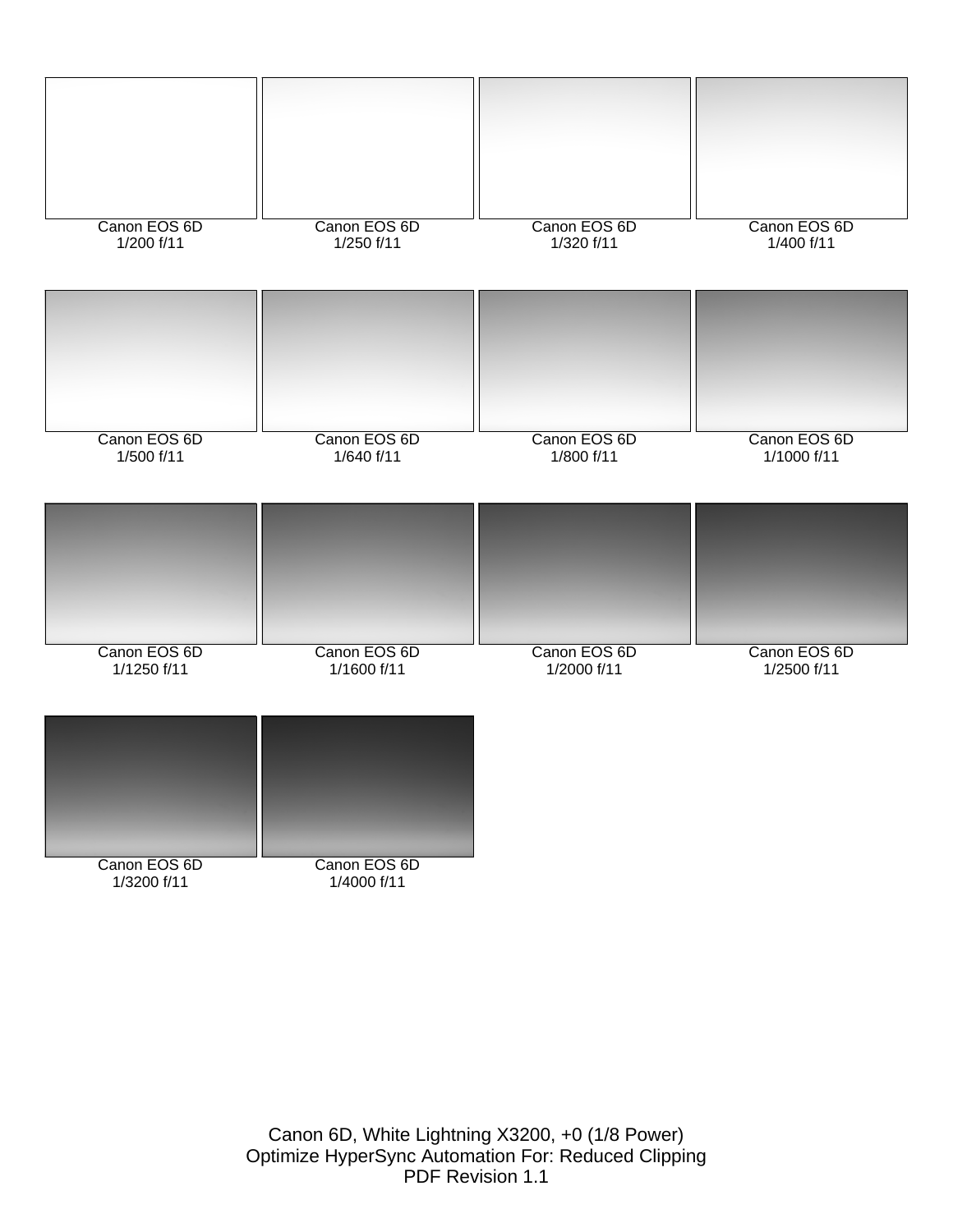

Canon 6D, White Lightning X3200, -1 (1/16 Power) Optimize HyperSync Automation For: Reduced Clipping PDF Revision 1.1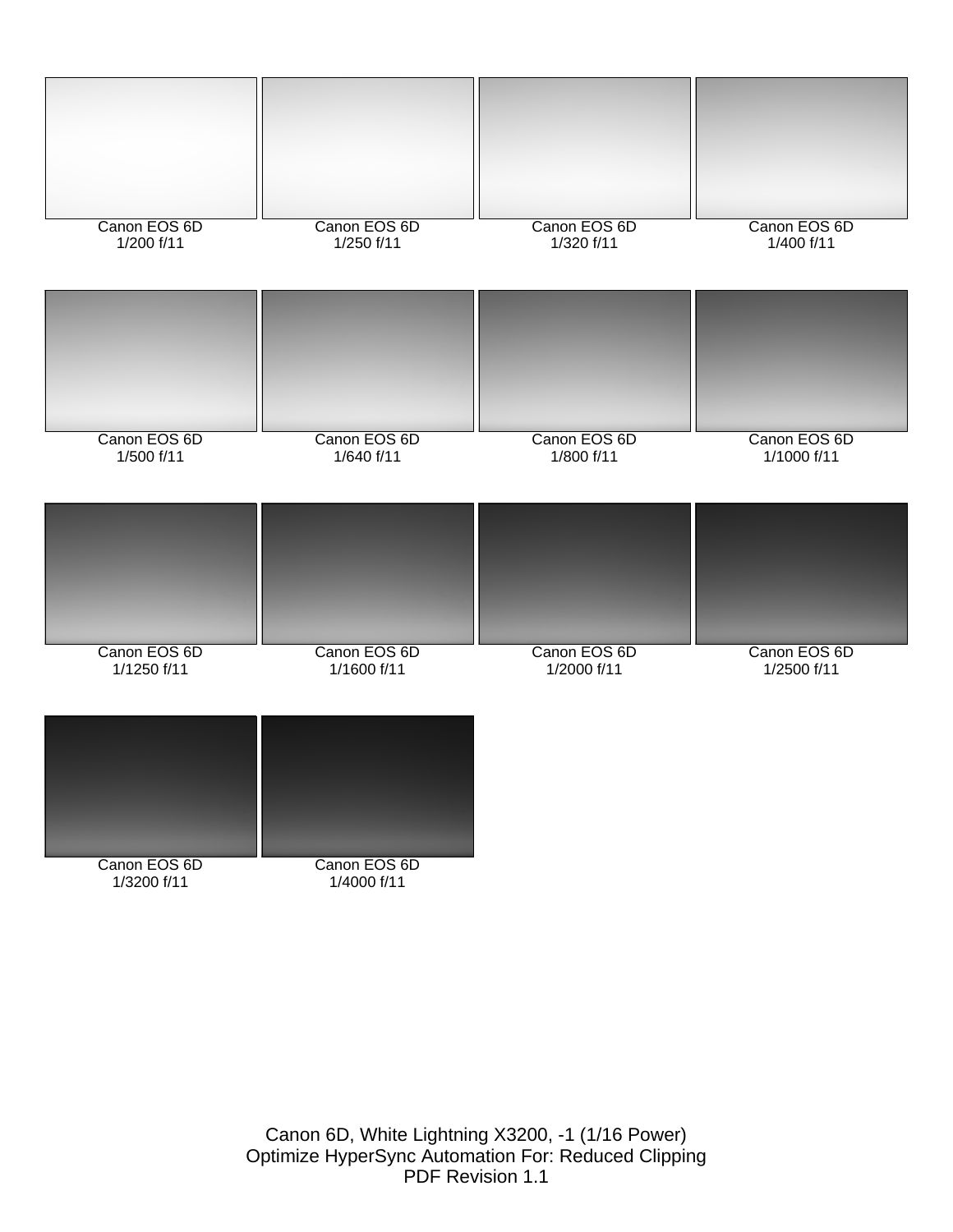

Canon 6D, White Lightning X3200, -2 (1/32 Power) Optimize HyperSync Automation For: Reduced Clipping PDF Revision 1.1